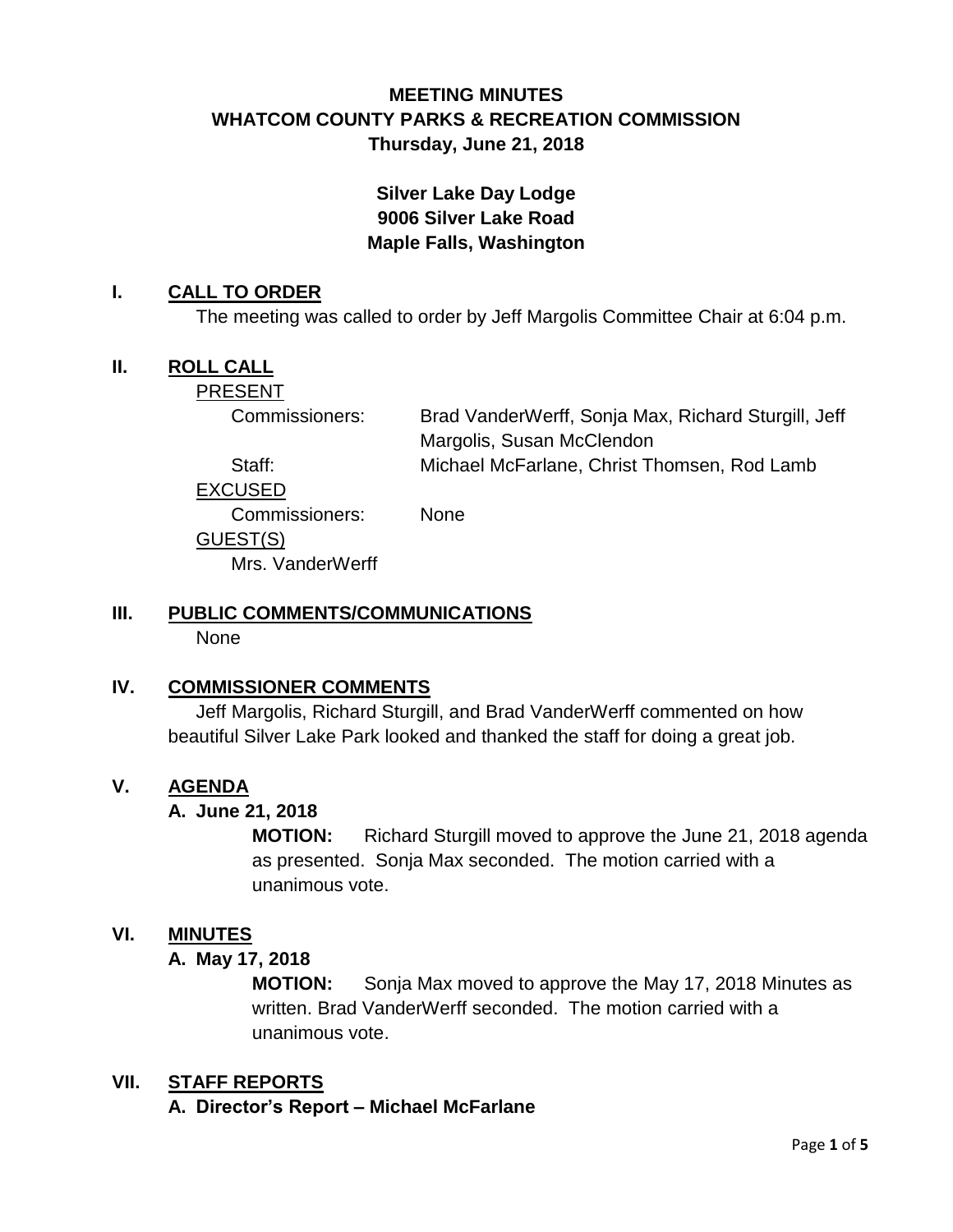- **i. Commission Positions –** There are two Commission positions open. Kenneth Kiesner tendered his resignation a week and a half ago, so there is an opening in District 1 and an opening in District 4.
- **ii. State Auditors –** The Washington State Auditor's office came out to Parks today and met with Christ, Shannon, Bette, and Mike. The auditor will be reviewing how the Parks Department operates as a whole, in addition to the regular auditing of cash handling, deposits, etc. The auditor has been very accommodating in processing the Parks Department audit first so that the process doesn't conflict with Parks' budget preparation and the busy season.
- **iii. Budget –** Budget instructions come out next Thursday and there is a budget meeting on Friday. The Parks budget needs to be submitted by August 1<sup>st</sup>. Christ has been working diligently with Park Rangers, Maintenance Crews, and Regional Park Supervisors to pull preliminary information together. Shannon has been working on things from the administrative standpoint. The Departmental push this year will be on the continued maintenance, operation, and improvements within the parks and staffing. There is a need for additional Park Attendants and the continued recruitment and retention of seasonal extra help.
- **iv. Puget Sound Energy –** The County Council approved the Puget Sound Energy easement request to move their poles on one side of Mount Baker Highway by the East Whatcom Regional Resource Center. This is a highway safety project, but will also provide space for an off road trail if the Columbia Valley continues to pursue that project.
- **v. Grant Resolutions –** Rod, Reid, and Christ have put together a number of recreational and competitive grant resolutions. The Council approved the following resolutions: Birch Bay Beach Park Development, Lookout Mountain Forest Preserve Trail Development, Lake Whatcom Park Trailhead and Trail Development, and the Maple Falls Park Trailhead Development. Later this summer, Parks will go to Council to try to get funding for a bridge to cross Hutchinson Creek at South Fork Park. This bridge would link South Fork Park to the Nesset Property.
- **vi. Presentation to the Natural Resource Committee –** Mike gave a presentation to the Natural Resource Committee. It included 2017 Park Visitation information, a summary of Park Services and Properties, 2017 Volunteer hours, and Friends and Partner Groups/Organizations of Whatcom County Parks. Mike also shared the results of the Senior Services survey and went over Capital Projects.
- **vii. Canyon Lake Community Park** Whatcom County Parks met with Whatcom Land Trust and the Department of Natural Resources regarding road access to Canyon Lake Community Forest. DNR will provide Whatcom County Parks with information by the end of next week as to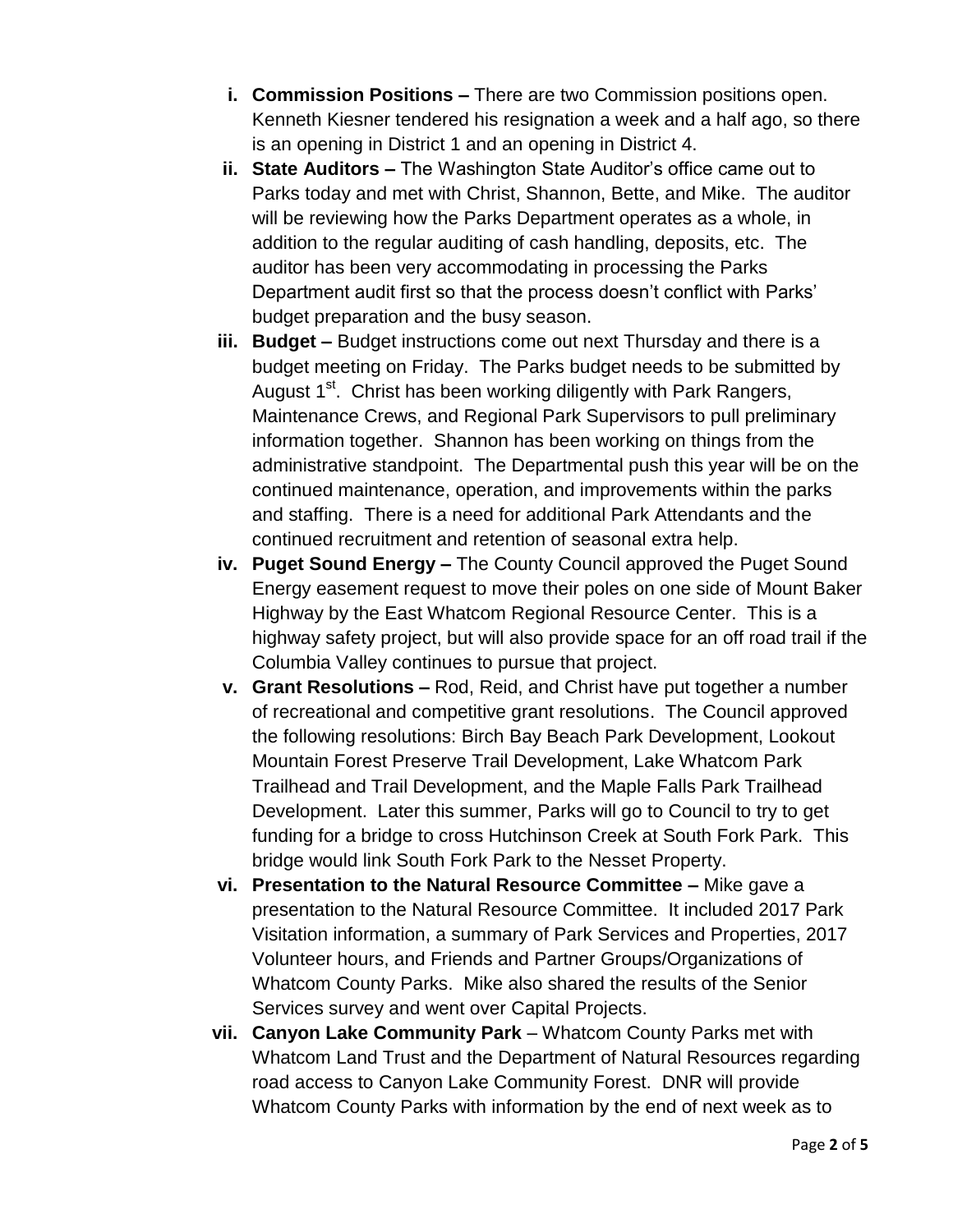whether they would like a road permit, easement, or cost sharing agreement. As soon as this part is worked out with DNR, Whatcom County Parks will meet with Sierra Pacific to get Sierra Pacific's 300 yard parcel connected to the existing easement into the community forest. Whatcom County Parks has offered to cost share road maintenance and improvements with both DNR and Sierra Pacific.

### **B. Planning & Development Report (Rodney Lamb)**

- **i. Silver Lake Road & Electrical Improvements –** This project is almost done. Striping of the main roadway and parking lot will be done Friday morning and then the project will be wrapped up. The Whatcom County Parks crew will complete some final items next week.
- **ii. Lighthouse Marine Park –** The contractor has completed all of the work and a final invoice was received. The Whatcom County Parks crew will be repairing and reinstalling the playground at a location closer to the renovated boardwalk later this summer. The crew will also be doing some concrete paving and adding barbecues and picnic tables to the main day use area.
- **iii. Maple Creek Bridge Replacement –** The Maple Creek Bridge was installed yesterday. The trucker arrived with the bridge at 8:00 a.m. and Ness Crane had installed by about 10:45 a.m. Once the abutments are backfilled and the trail is realigned, that project will be complete. This should happen by the week of the Fourth of July.
- **iv. Lummi Island Overlook –** The Lummi Island Overlook and stair replacement is complete. The Whatcom County Parks crew will be installing a new entrance sign and finishing some remaining landscaping items.
- **v. Hovander Maintenance Shop –** The preliminary site plan for this project is complete. There was a meeting scheduled with the Fire Marshal today, but it was cancelled. The plan is to wrap up the design, engineering, and permitting for this project by the end of this year so that it is ready to bid by January 2019.
- **vi. Semiahmoo Restroom/Concessions Building –** The engineering is complete to make this space more usable for a variety of concessionaires. The Whatcom County Parks crew will start this remodel after the building permit is obtained. Once the project is complete, the Parks Department will prepare a Request for Proposals (RFP) and solicit private concessionaires for proposals to utilize the space. There will most likely be some additional upgrades needed to accommodate the selected concessionaire who will finally occupy the space.

### **C. Operations Report – Christ Thomsen**

**i. Staff Updates –** It was challenging to fill seasonal staff positions this year, but they are all filled. Interviews were held for extra help at the Plantation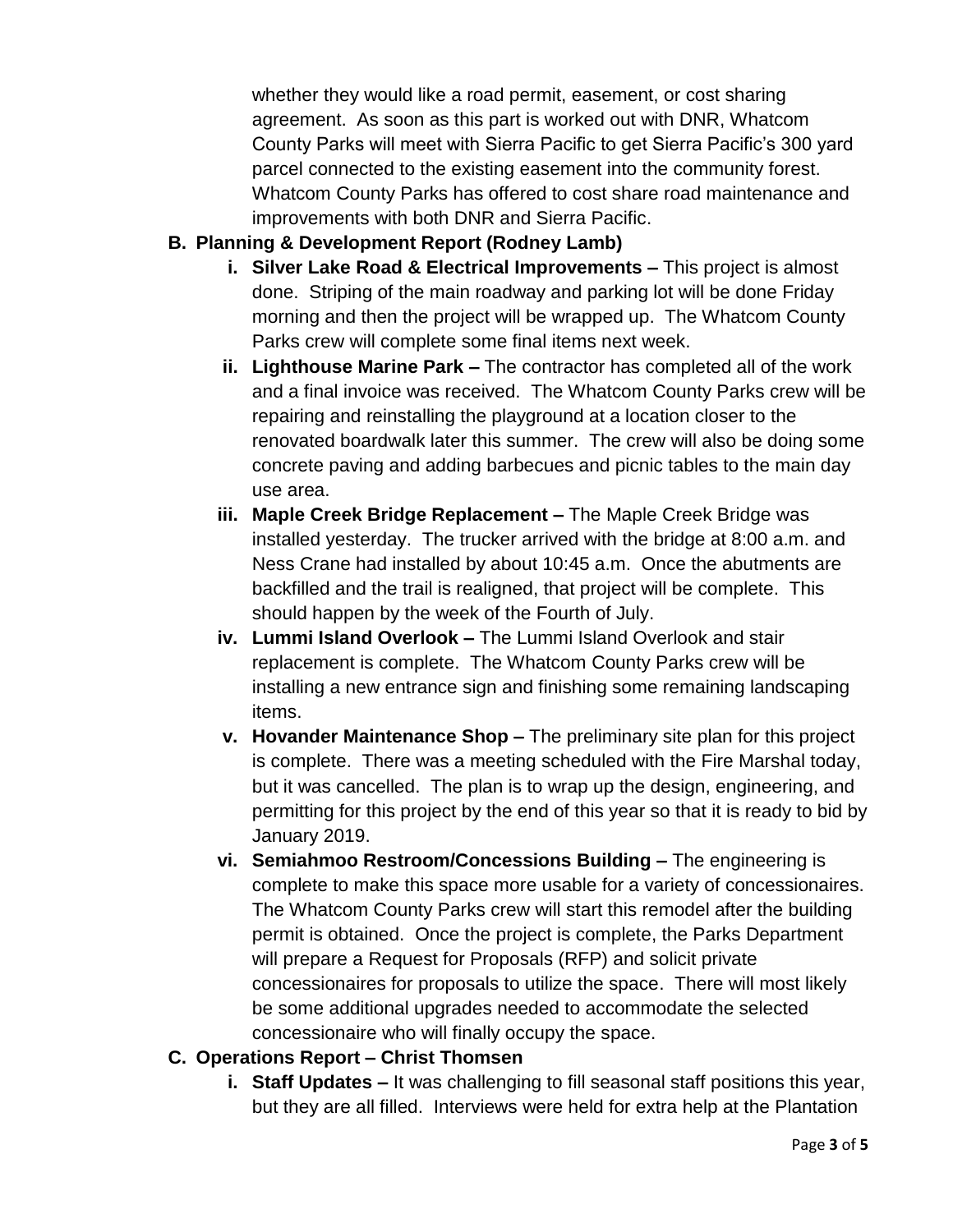Rifle Range to help with scheduling flexibility; references are being checked. The South Region Regional Park Supervisor position was filled, but the West Region position is still open and has been reposted for recruitment. The Maintenance and Construction Supervisor left employment with the County; that position was posted and interviews are scheduled for next Friday.

- **ii. Current Operations –** Operations are pretty typical for this time of year with the mowing of properties and cleaning of facilities. Seasonal preparation is a little behind schedule because of the struggles in hiring seasonal staff and the fact that full-time staff has been dedicated to working on Capital Projects.
- **iii. Samish Deck –** The Samish Deck is substantially complete and was inspected by Whatcom County Planning & Development Services. There are a couple of things that need to be fixed, but the deck is open and being used by the public.
- **iv. Lookout Mountain Forest Preserve** The Lookout Mountain Forest Preserve road repair project will be closed out, as the road is complete and has passed final inspection. This project looks like it will come in under budget, but a final invoice will not be received from Puget Sound Energy for three to four months.
- **v. Lookout Mountain Trail Construction** Lookout Mountain Trail Construction kicked off on June  $1<sup>st</sup>$ , the first day work could be done in the watershed and National Trails Day. Over sixty volunteers came out to work on the trail. Some Whatcom County Parks and Recreation partners in attendance were: Whatcom Trails Association, Whatcom Transit Authority, REI, and Whatcom Mountain Bike Coalition. Whatcom Trails Association and Whatcom Mountain Bike Coalition are running volunteer work parties throughout the summer and people can sign up to volunteer through the Whatcom County Parks and Recreation website. Whatcom Transit Authority has donated bus passes that allow volunteers to ride the bus to and from the trailhead for free on the day they are volunteering. Whatcom County Parks has hired a Washington Conservation Corp crew to help construct the trail and that crew will be working four days per week on this project. Backwoods Contracting, a local trail building company, was awarded the bid for the earthworks portion of this project. Whatcom County Parks is looking at putting a bus shelter at the trailhead at Lookout Mountain.
- **vi. Plantation Rifle Range** The Executive and Council gave Whatcom County Parks and Recreation \$836,000 in budget authority to replace the roof, remove the HVAC system, and put in a ground-based air handling unit at the Plantation Rifle Range. The consultant for this project has provided a cost estimate for the next phase and it will be started shortly.